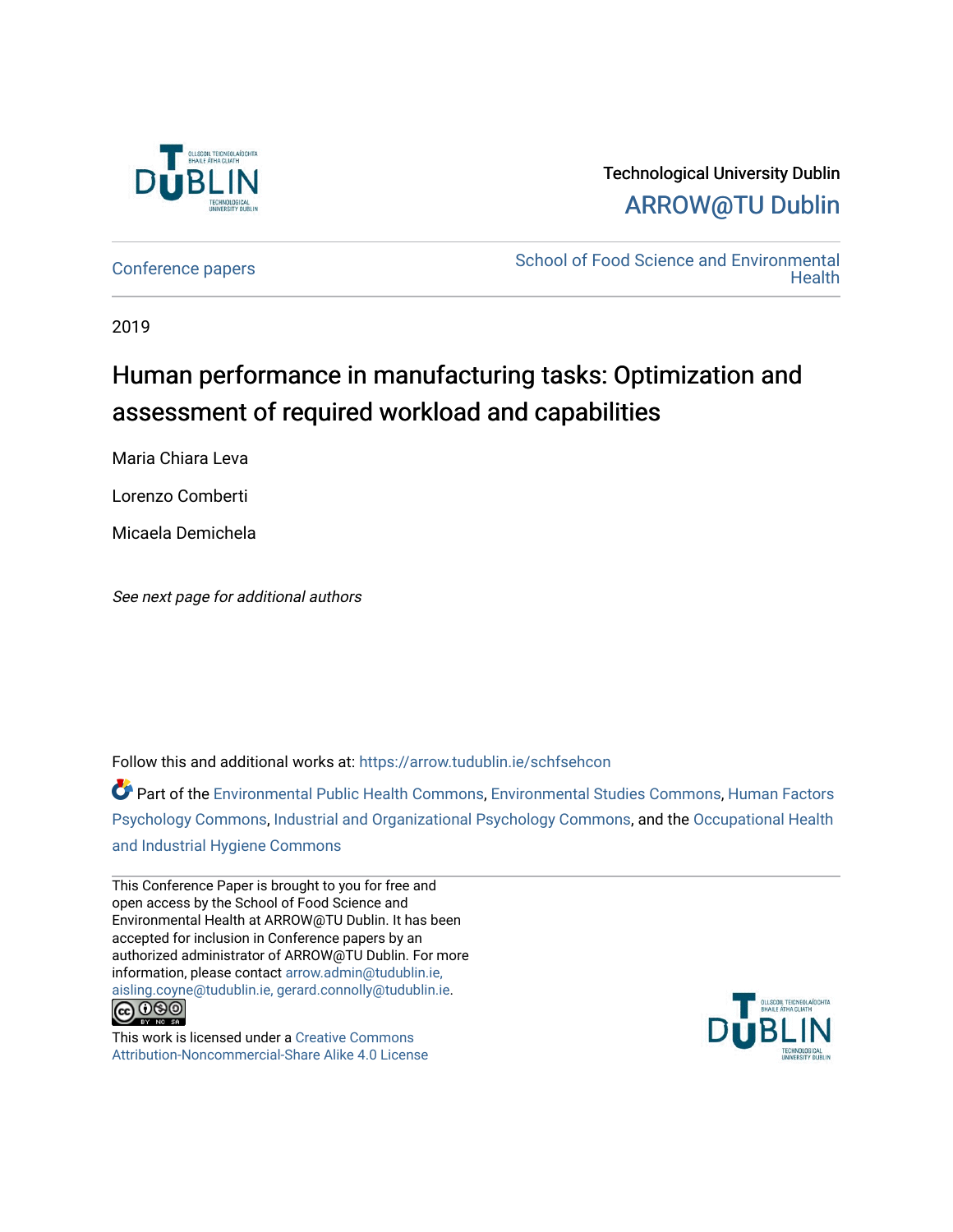## Authors

Maria Chiara Leva, Lorenzo Comberti, Micaela Demichela, and Alberto Caimo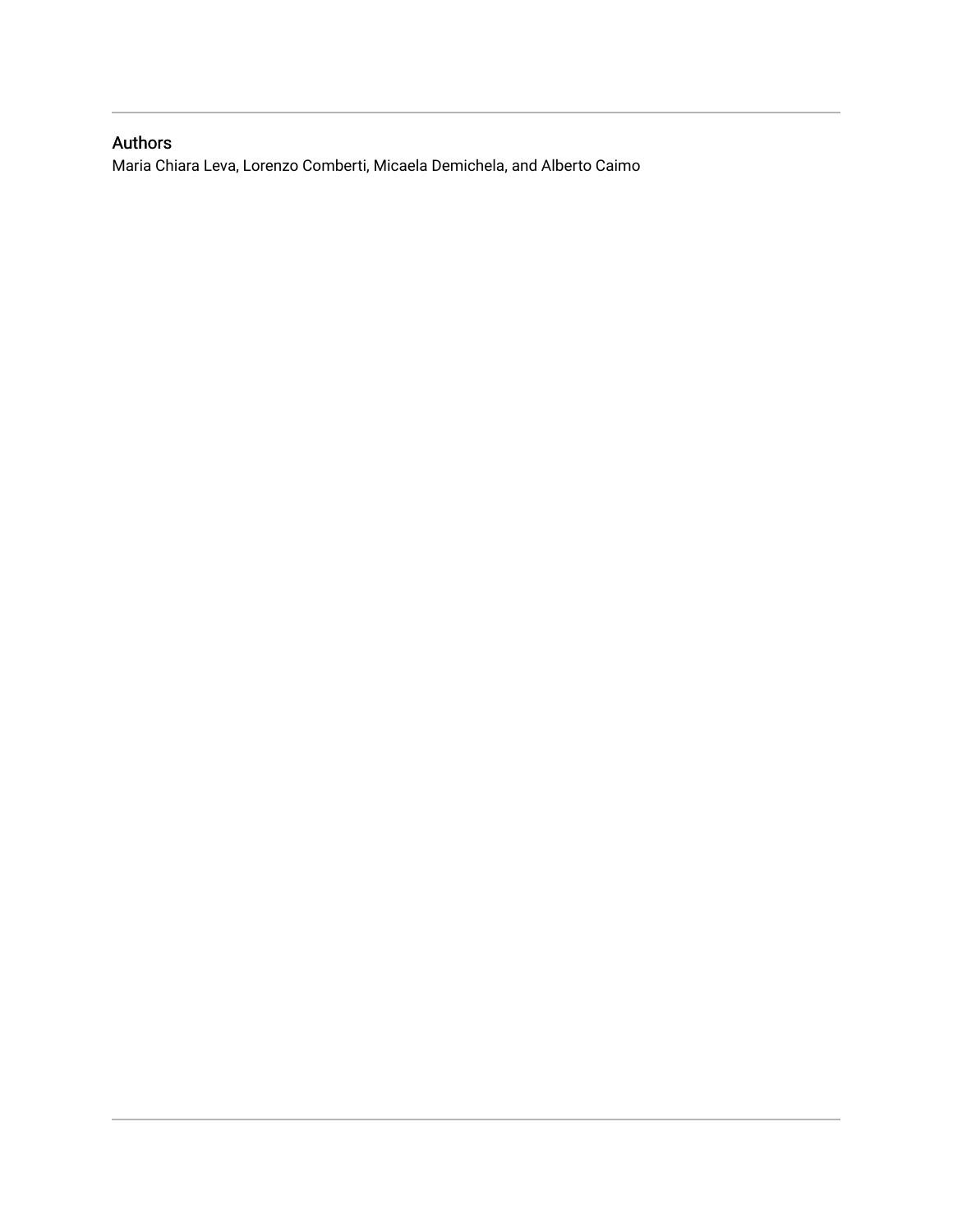### Human performance in manufacturing tasks: optimization and assessment of required workload and capabilities

Maria Chiara Leva School of Environmental Health, Technological University Dublin, E-mail: chiara.leva@dit.ie

Lorenzo Comberti DISAT, Politecnico di Torino, Italy. E-mail: lorenzo.comberti@polito.it

Micaela Demichela DISAT, Politecnico di Torino, Italy. E-mail: lorenzo.comberti@polito.it

#### Alberto Caimo

School of Mathematical Sciences, Technological University Dublin. E-mail: alberto.caimo@dit.ie

This paper discusses some examples where human performance and or human error prediction was achieved by using a modified version of the Rasch model (1980), where the probability of a specified outcome is modelled as a logistic function of the difference between the person capacity and item difficulty. The model needs to be modified to take into account an outcome that may not be dichotomous and o take into account the interaction between two macro factors: (a) Task complexity: that summarises all factors contributing to physical and mental workload requirements for execution of a given operative task  $\&$  (b) Human capability: that considered the skills, training and experience of the people facing the tasks, representing a synthesis of their physical and cognitive abilities to verify whether or not they are matching the task requirements. Task complexity can be evaluated as a mathematical construct considering the compound effects of Mental Workload Demands and Physical Workload Demands associated to an operator task. Similarly, operator capability can be estimated on the basis of the operators' set of cognitive capabilities and physical conditions. The examples chosen for the application of the model were quite different: one is a set of assembly workstation in large computer manufacturing company and the other a set of workstation in the automotive sector. This paper presents and discusses the modelling hypothesis, the interim field data collection, results and possible future direction of the studies..

Keywords: Human performance, human factors, human error, workload.

### 1. Introduction

This paper presents a framework adopted to assess human error in assembly tasks in two different large manufacturing plants (Comberti et al 2019). There is growing interest in addressing Human Factors as part of these areas (Hong et al. 2007). The discipline of Human Factors in fact, has a very relevant role to play, despite the everincreasing level of automation and the standardization of working-procedures (Baines et al 2005). Quality managers focused their attention to human behaviour and try to analyse the causes of deviations from procedures where errors are detected [Miller & Swain 1987). Safety experts included HF into accidents precursor analysis related to safety critical operations (Bosca et al 2015, Baldissone at al.  $2018$ ) and into ex-post events analysis (Comberti et al 2018). HF considerations are used in the area of work organization to reduce operational risks and improve task-time optimization(Lin et al. 2001, Leva et al 2013, Gerbec et al 2017). HF influence has been modelled and measured differently depending on the characteristics of each application. Human Performance modelling is a complex system, where behaviour, cognition, physiology and working condition deeply interact. However the topic of Human reliability analysis and modelling, was initially developed for safety critical industries such as nuclear and aviation and was not widely applied to manufacturing even where humans are still at the forefront of production process that are not completely automated. Automotive for instance is a sector where production systems are based on assembly lines that are required a cross interaction between highly automated workstations and highly trained human resources too. Different operators are needed to contribute towards the final products, which calls for different capabilities for analysing information, recalling items from memory, making decision etc. while performing time constrained tasks. An

Proceedings of the 29th European Safety and Reliability Conference.

**Edited by Michael Beer and Enrico Zio** 

Copyright © 2019 European Safety and Reliability Association. Published by Research Publishing, Singapore. ISBN: 978-981-11-2724-3; doi:10.3850/978-981-11-2724-3\_0688-cd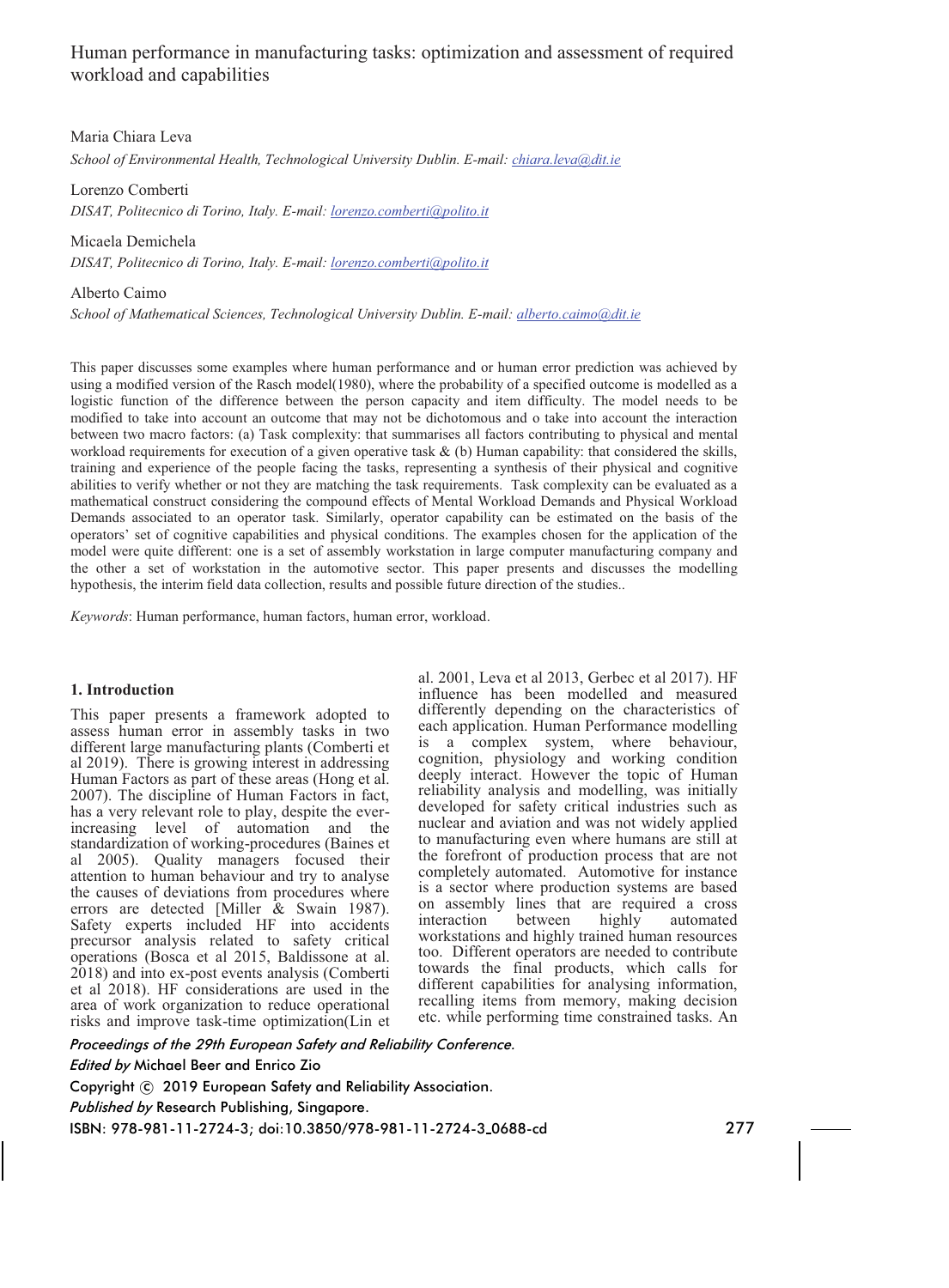empirical way to assess human performance, such as the reliability of individuals to perform specific tasks can be a very useful element in the process of allocating human resources to various workstations in an assembly line, as different workstations will present different elements of complexity, ultimately affecting the frequency of defects, human errors (Groth  $&$  Mosleh 2012) and unsafe acts. The design of such a system requires an interaction between task complexity in terms of both mental and physical workload, and the assessment of the required human capabilities to cope with it.

#### **2. Human performance modelling in two industrial applications: the case studies**

The study is based on an observational, empirical approach aimed at existing human errors in tow different manufacturing contexts and locations.

#### *2.1 Case study 1:Packaging and assembly of electronic products*

The first case study was performed in the dispatching department of a company dispatching department of a assembling large electronic products. The scope of the assessment was to model the issue and propose approaches to reduce and eliminate errors and variations in the end product. The company dispatches technology goods to national and international customers and the focus of the project was the assembly of goods for dispatch. Operators prepare the goods at workstations along conveyor lines, however at these conveyors inefficiencies and inaccuracies relating to human performance were identified. Two primary workstations were selected for inclusion in the dispatching unit based on their recorded error rates. Conditions vary and fluctuate at workstations, which may increase the probability of making mistakes, including the complexity and number of the activities, environmental conditions and the quality of the product. The modelling requires an understanding of both the salient characteristics of the human factors (cognitive aspects, physical capabilities and behavioural traits) and the impact of the features of the workstation on human nature (typology of activities, working load, environmental factors etc).

The focus is on the role of operator's capability to complete tasks and the means to reduce human errors whilst retraining product quality. Changes were proposed for the assembly lines at the dispatching stations, including changes in the procedures and training to employ an understanding of human performance and improvements to safety, with an overall beneficial impact on both productivity and quality.

*2.2 Case study 2: Heavy vehicle manufacturing*  The second case study was set in heavy vehicles assembly lines, which include a sequence of workstations. The level of robotic application is relatively low, most of the tasks are still manually performed As a consequence the impact of human performance on production efficiency is significant; human errors, expressed in term of defects and error of assembly, represent both an increase in cost and waste. The aim of this study was to deliver a Human Performance (HP) modelling capability able to identify areas of improvement in the industrial process so as to produce measurable impact on the rate of human errors. Within the scope of the work was the cooperation with the Management of the manufacturing plant, so as to deliver a practical operational model that could be applied by the plant managers themselves.

**3. Methodology and Conceptual Model Design**  The methodology used to estimate Human Performance in the assembly line can be broken down into five steps (as it is showed in Fig. 1).



Fig. 1. Methodology for the development of the approach.

First step was focused on the "Conceptual Model" designing. This step began with understanding the variables having an influence on Workload and Human Capabilities. Those variables have been initially selected through a literature review balanced by an appraisal of the working conditions of the different workstation and a task analysis (Leva et al 2018) of the key activities of the workstations considered for the study in the assembly line. The second step consisted in characterizing the conceptual model to suit the actual empirical situation found in the case study. This process identified, with the support of task analysis method (Leva et al. 2009), the actual empirical data sources and or proxies to assess the variables of the conceptual model identified from the literature review, so as to be connected with one or more observable and measurable quantities. This process lead to a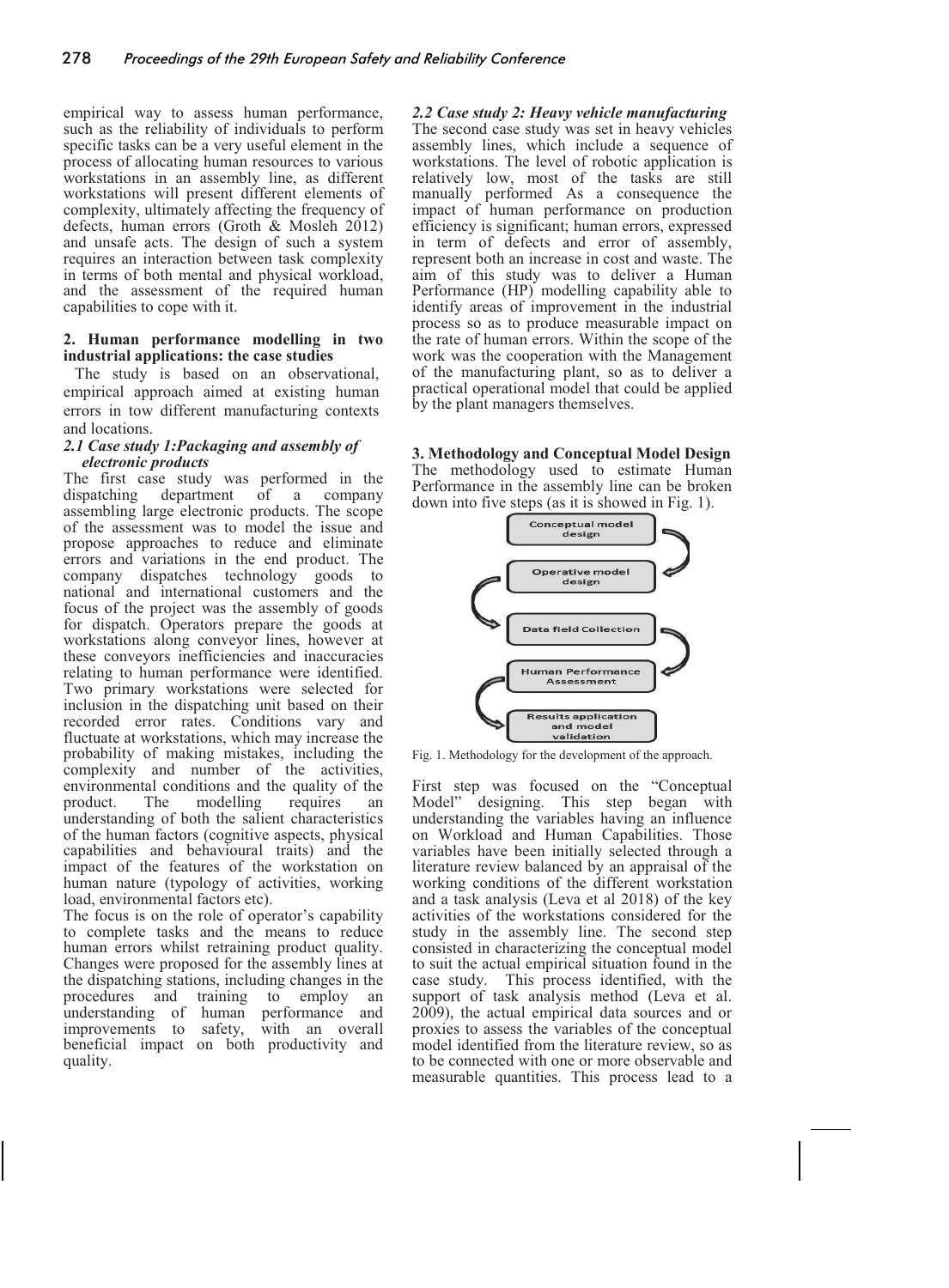simplification of the initial conceptual model into a version applicable to the data availability and the needs expressed for the case study. Data-Field collection was dedicated to empirical measurements of all quantities defined in the operative model structure: results were used for Human Performance Assessment involving the assessment of the workload element together with operator's capabilities. The results obtained from the Data-Field collection campaign lead to the Human Performance (HP) assessment, and that is used to plan interventions on the human resources management of the assembly line. A validation period during which results, expressed in term of production efficiency, will be monitored would allow a validation of the proposed model.

#### 3.1 The Conceptual model

The conceptual model is based on the Model developed by Rash (1982). In the Rasch model, the probability of a specified outcome (e.g. right/wrong results) is a logistic function of the difference between the person and item difficulty parameter. Let  $X_{ni}$  be a dichotomous random variable with binary values where, for example,  $X_{ni}$  =1 denotes a correct response and an  $X_{ni}$  =0 an incorrect response to a given assessment item. In the Rasch model for dichotomous data, the probability of the outcome is given by the formula provided in equation (1):

$$
Pr(X_{ni} = 1) = \frac{e^{\beta_n - \delta_i}}{1 + e^{\beta_n - \delta_i}} \tag{1}
$$

where  $\beta_n$  the ability of person n and  $\delta_i$  the difficulty of item i.

The model needs to be radically enhanced to take into account an assessment of performance that is not dichotomous and feed into the interaction between two macro factors:

- -Human Capability (HC): summarising the skills, training and experience of the people facing the tasks, representing a synthesis of their physical and cognitive abilities to verify whether or not they match the task requirements.
- -Workload (WL) summarising the contribution of two main factors (Wickens 2017): "Mental Workload" (MW) and "Physical Workload" (PW), both associated to each activity identified and analysed in the assembly line.

#### 3.2 From a Conceptual model to an operational model

To shift from a purely conceptual model to an operational one it was necessary to identify a set of actual observable and measurable quantities to estimate/assess the model variables. In addition to this, a common scale of evaluation for all

quantities was adopted so as to allow a comparison between Human quantitative Capabilities (HC) against Workload (WL) requirements. The shift from a conceptual to an operational model implied the exclusion of the "Environmental factors" variable as it was the same for all the workstation and did not appear to have changes and or influence on the overall performance. The environmental conditions were in fact of good quality and therefore did not have observable impact performance. an on furthermore the environmental factors were approximately constant along the production line therefore their effect was not observable in this specific case study. With the exception of the environmental ones all the other variables identified in the conceptual model were matched by one or more observable quantities.

Each quantity had a different measurement-unit therefore to adopt a common scale, the indicators were scored according to calibrated Likert scales from 1to 10. Each Likert scale was calibrated according to the original unit measurements of the observable variables.



Fig. 2. Conceptual Model for Human Performance

### 4. Operational model and data collection for Case study 1: Bayesian inference approach

#### 4.1 Data collection and model application in case study 1

In case study 1 it was not possible to run tests and collect observable data on Human capabilities for the workers involved in the project therefore members of staff who work closely with the workstations involved in the project and the control workstations were invited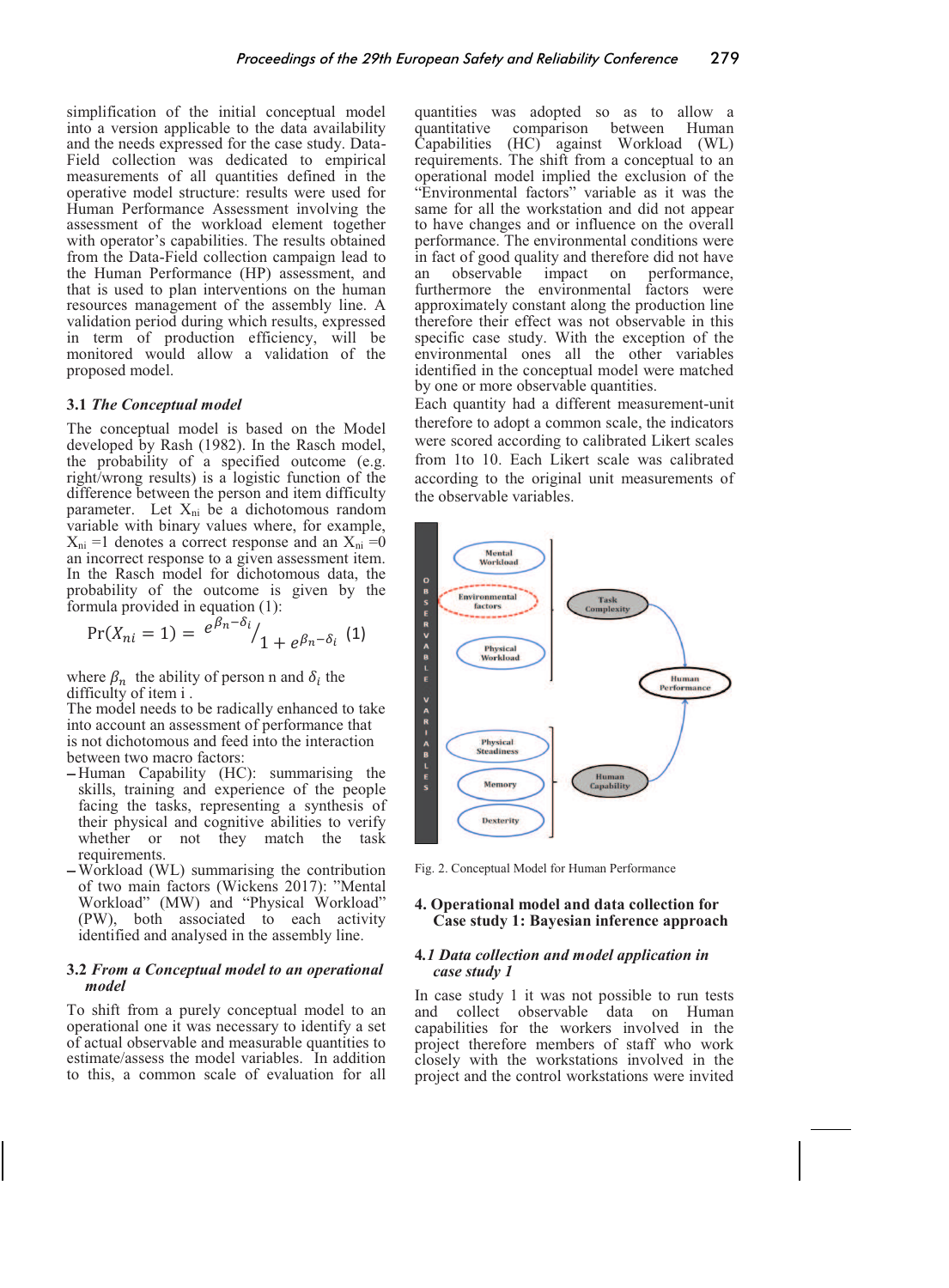to complete questionnaires to assess their opinions relating to:

- The importance of skills at different workstations
- Skills rating of individual operators
- Job satisfaction / motivation
- Mental workload requirements
- Physical workload requirements
- Perceived task complexity

Two questionnaires were prepared with one for supervisors, group leaders and process engineers, and a second questionnaire for operators and technicians. Ouestionnaires were broken up in this fashion in order to capture observable variables from the supervisors/management and the individual subjective opinions of the operators. The questionnaires were completed by the employees of all eleven workstations and their supervisors leading to a total of 149 employees completing the questionnaire (100%) response rate). Participants were asked to rate their answers on a 10-point Likert Scale, with one meaning low and ten meaning high. As different duties and tasks require certain skills (e.g. manual skills, memory), practical training and underpinning knowledge, the questionnaire/observation protocol was designed to capture information relating to the aspects reported in Table 1.

Table 1: Aspects collected from Questionnaires

| Table 1. Aspects concencu from Questionnan es |                              |
|-----------------------------------------------|------------------------------|
| Mental Workload                               | Worker Skills                |
| Requirements:                                 | 1. Memory/Recognition        |
| 1. Need to cope with pace                     | 2. Decision-making           |
| 2. Variance of product                        | 3. Coordination/communica    |
| 3. Recognition requirements                   | tion – teamwork              |
| 4. Load due to quality<br>of                  | 4. Coping with pace          |
| coordination                                  | 5. Experience                |
| for<br>5. Requirement                         | 6. Dexterity / manual skills |
| training/experience                           | 7. Physical resilience       |
| 6. Human machine interface                    | 8. Adherence to procedure    |
| (HMI) quality                                 |                              |
| Physical Workload                             | Perceived Task               |
| Requirements                                  | Complexity                   |
| 1. Ergonomic score (REBA                      | 1. How mentally demanding    |
| Assessment)                                   | are the tasks                |
| 2. Dexterity requirements                     | 2. How<br>physically         |
| manual skills                                 | demanding are the tasks      |
| 3. Adherence to procedure                     | 3. How complex is this task  |
| 4. Reliance on automation.                    | perceived to be overall      |

The data set included not only questionnaires, but also observable variables derived from quality and productivity KPIs, focus groups on the task analysis, and video and photo recording and measurements on workstations and task (to measure the entire time of a task and number of subtasks when data about them was not available). The data is summarised in Table 2.

Table 2: Error rate Dataset collected for each workstation

| id          | skills   | task       | errors on      |
|-------------|----------|------------|----------------|
| workstation | recorded | complexity | 10000 parts    |
| 1 Pod       | 6.45     | 7.4        |                |
| 2 Conveyor  | 6.45     | 7.28       | 15             |
| 3 ControlA  | 6.45     | 6.8        | $\overline{2}$ |
| 4 ControlB  | 6.45     | 6.8        | 7              |
| 5 Control C | 7.18     | 8          | 2036           |
| 6 ControlD  | 7.23     | 9          | 4250           |
| 7 ControlE  | 7.09     | 7.57       | 70             |
| 8 ControlF  | 7.86     | 7.33       | 203            |
| 9 ControlG  | 5.33     | 6.33       | 681            |
| 10 ControlH | 6.27     | 6.4        | 190            |
| 11 ControlI | 7.83     | 6.88       | 246            |

The data was used for a regression model. The first part was used for an assessment of task complexity. The data gathered was evaluated on the basis of Task Complexity with a linear regression model:

 $TC = \alpha * Mem + \beta * Rec + \gamma * Coord + \delta * Cope +$  $\theta * Exp + \mu * Res + \rho * Adh$  $(2)$ 

Where TC is Task Complexity index, Mem is Requirements for Memory, Rec is requirements for Recognition skills, Coord is Coordinatin, Cope is requirements to Cope with pace, Exp is Experience, Res is Resilience and Adh is Adherence to procedure.

The Correlation matrix associated with the element used for the regression was used to validate the fact that the parameters were not correlated with each other and therefore were useful to represent diverse aspects. The model indicates that the parameters used to estimate task complexity in the linear regression are quite significant. They predict task complexity with a Standard error of 0.2991 on 36 degrees of<br>freedom. The adjusted R squared obtained is 0.93996 and the F statistics on 36 Degrees of freedom is 96.52, with a p value of  $2.2$  e-16. Therefore the linear regression model to estimate task complexity seems to deliver significant results.

For the second part of the model, an estimation of the error occurrence of each workstation considering task complexity and operator capability was conducted. The use of the Rasch model with the dataset gathered was not possible as for the Rasch model the output needed to be a binary success or failure for each individual task. This was a type of data, which was not able to be collected for case study 2. Due to this, a generalised linear regression with a Poisson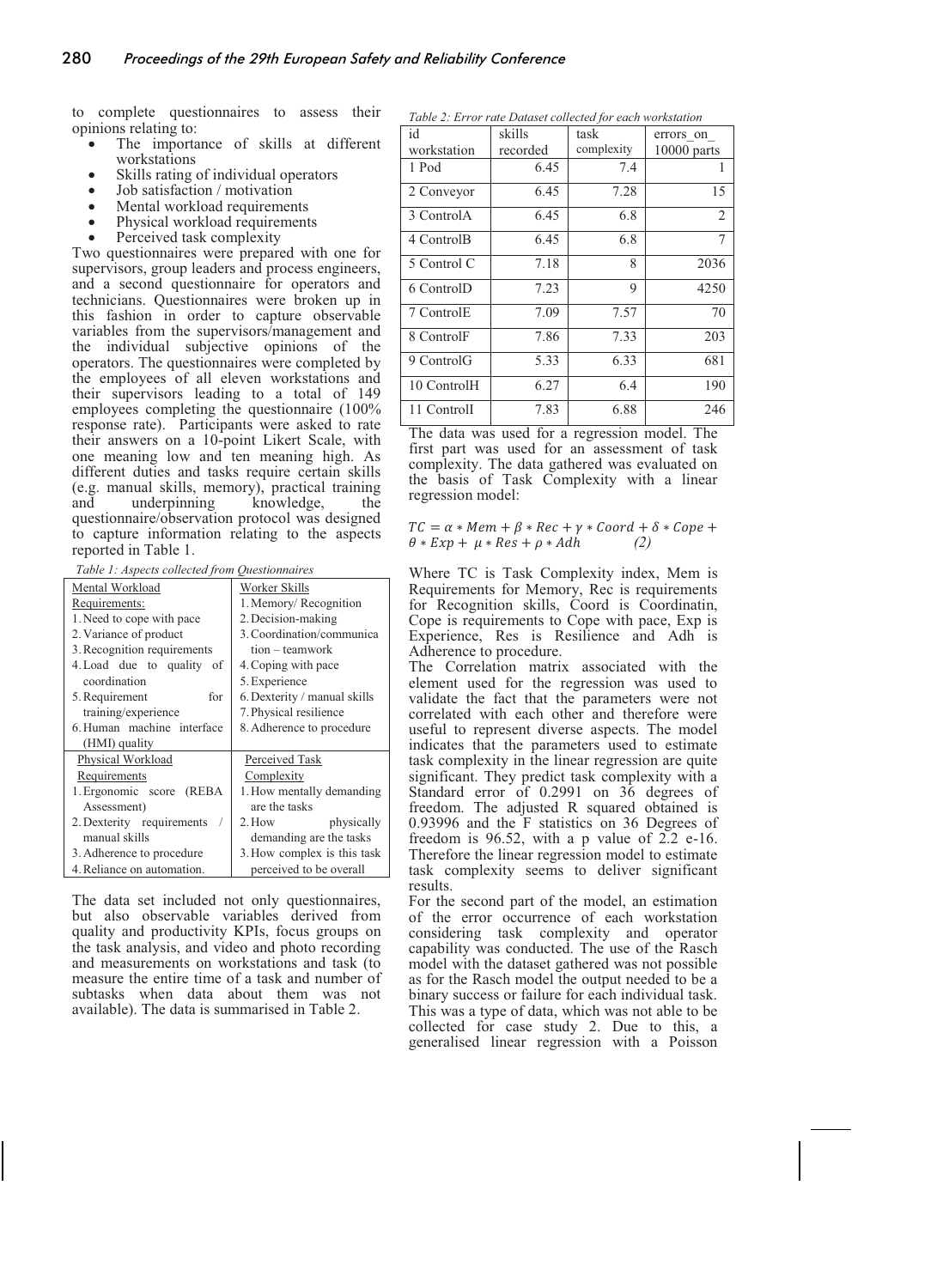model, which was still based on the assumption that Human Performance can be represented as directly dependent from two macro-factors of task complexity and human capability, was used  $(see formula 3).$ 

$$
\lambda_i = e^{\beta_0 + \beta_1 x_1 - \beta_2 x_2 + \varepsilon_i} = e^{\eta_i} \rightarrow \log \lambda_i = \eta_i \ (3)
$$

where  $\lambda_i$  is the amount of error recorded,  $x_1$  is task complexity and  $x_2$  is operator skill level/capability. The results obtained in R suggest that both elements are significant in predicting error occurrence, as shown in Fig. 3. A likelihood ratio test also confirmed the meaningfulness of the significance for the parameter chosen for estimating the error rate with this model.

glm(formula = errorateSerrors\_on\_10000parts ~ errorateSaverage.skills + (errorateStask.complexity), family = poisson, data = errorate)

|               | Deviance Residuals:              |          |            |                                      |                   |             |     |
|---------------|----------------------------------|----------|------------|--------------------------------------|-------------------|-------------|-----|
| Min           | 10                               | Median   | 30         | Max                                  |                   |             |     |
| $-31.533$     | $-21.480$                        | $-1.975$ | 8.522      | 31.609                               |                   |             |     |
| Coefficients: |                                  |          |            |                                      |                   |             |     |
|               |                                  |          |            | Estimate Std. Error z value Pr(> z ) |                   |             |     |
| (Intercept)   |                                  |          | $-2.41163$ |                                      | $0.19002 -12.69$  | $2e-16$ *** |     |
|               | errorateSaverage.skills -0.47110 |          |            |                                      | $0.03457 - 13.63$ | $2e-16$     | *** |
|               | errorateStask.complexity 1.57751 |          |            | 0.01710                              | 92.24             | $2e-16$ *** |     |
|               |                                  |          |            |                                      |                   |             |     |

Fig. 3. Excerpt of R code used for the Regression model

#### **4***.2 Bayesian approach for case study 1*

Case study 2 presented a more limited data with estimates of skill variables obtained using<br>subjective rating. Therefore the model subjective rating. Therefore the model application could be improved with a more extensive data collection campaign and a more objective estimation for skill rating. Another attempt was to perform a Bayesian inference by including prior information on the parameters of interests that were presented in equation  $(3)$ . In this context we used:

$$
\beta \sim N_3(b_0, B_0^{-1}) \quad (4)
$$

where  $b_0$  is the vector of means for the explanatory variables and  $B_0^{-1}$  is the k  $\times$  k precision matrix, i.e., the inverse of a variance/covariance matrix. In this context we used a flat 3-dimensional distribution centred at 0 with diagonal variance/covariance matrix whose entries are equal to 9. Therefore the Prior distribution chose was not very informative.

The target of our analysis is the posterior distribution of the parameters given the data which has been estimated using MCMC algorithm with 10000 iterations with 1000 burnin iterations.

The results in R (obtained using the Zelig package) are in agreement with those obtained by maximum likelihood estimation used in the model (see Fig. 3) and are reported in Fig. 4.

Fig. 4. Excerpt of R code used for the Bayesian inference

|                                  |  | 1. Empirical mean and standard deviation for each variable, |  |  |
|----------------------------------|--|-------------------------------------------------------------|--|--|
| plus standard error of the mean: |  |                                                             |  |  |

|                                            | Mean | SD |                               | Naive SE Time-series SE |
|--------------------------------------------|------|----|-------------------------------|-------------------------|
| (Intercept)                                |      |    | $-0.08187$ 0.060054 6.005e-04 | 0.0019811               |
| average.skills -0.47263 0.011051 1.105e-04 |      |    |                               | 0.0003649               |
| task.complexity 1.57563 0.005484 5.484e-05 |      |    |                               | 0.0001868               |

2. Ouintiles for each variable:

|                                                          | 2.5% | 25% | 50%                                           | 75% | 97.5% |
|----------------------------------------------------------|------|-----|-----------------------------------------------|-----|-------|
| (Intercept)                                              |      |     | $-0.2053 - 0.1214 - 0.08173 - 0.0409$ 0.03673 |     |       |
| Average.Skills -0.4946 -0.4804 -0.47258 -0.4653 -0.45059 |      |     |                                               |     |       |
| task.complexity 1.5649 1.5720 1.57578 1.5792 1.58649     |      |     |                                               |     |       |

#### **5. Operational model and data collection for Case study 2:**

Case study 2 refers to workstations in heavy vehicle manufacturing. The variables were selected thanks to a participatory approach focusing on process modelling and screening of available performance data, that involved both academic and industry professionals operating in the various management areas involved: Safety, Work Analysis, Quality, Work Organization.

The observable variables selected were measured both in numerical and qualitative scales.



Fig. 5: Mental Workload Operational model.

To allow comparison between variables with different nature and scale, all the variables were harmonized in a common numerical scale. The Task Complexity factor was estimated trough the assessment of the observable variables that are related to Mental Work Load (Fig.5) and to Physical workload (Fig. 6).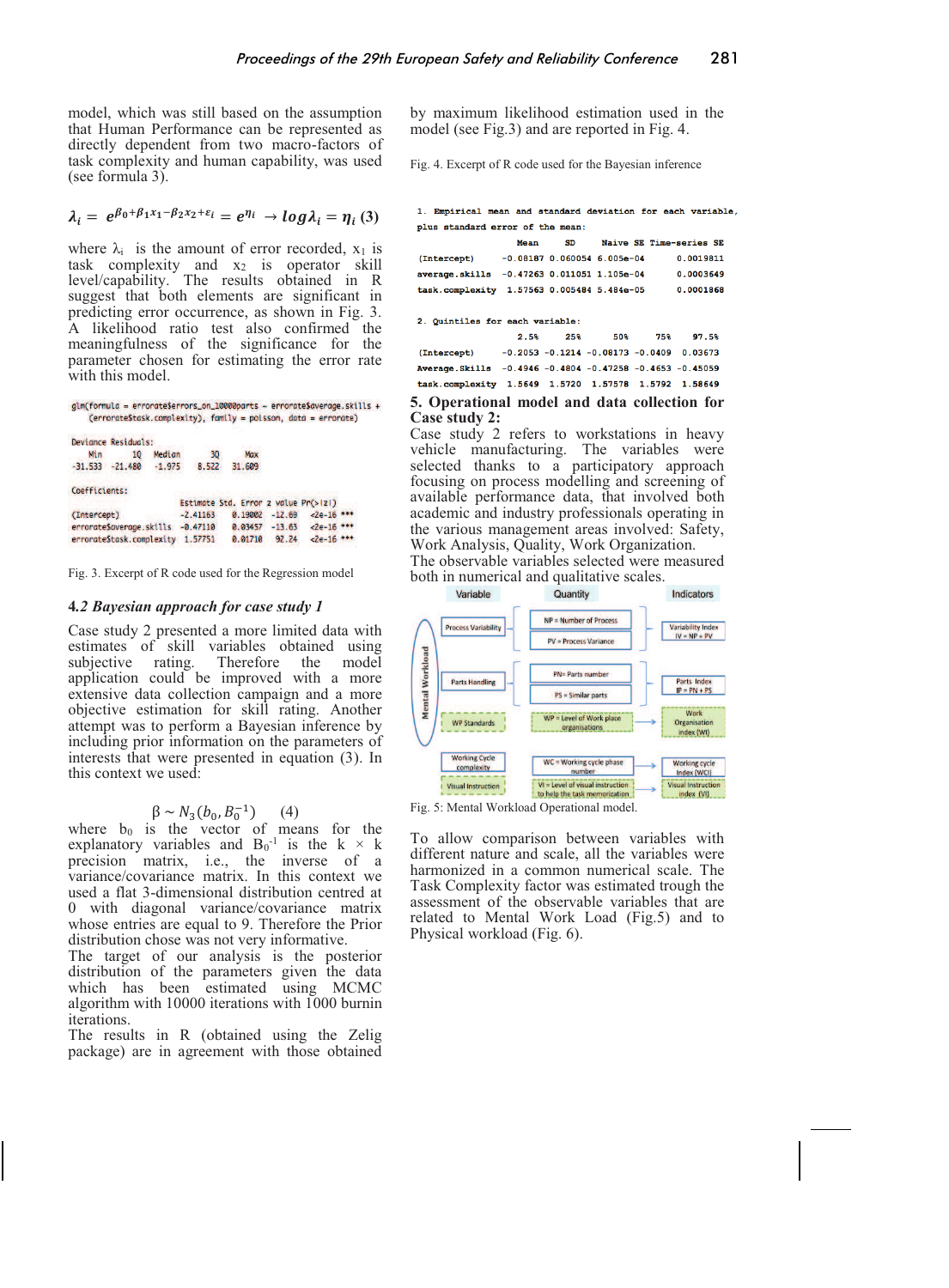

Fig. 6: Physical Workload Operational model

The data collected to operationalized a human capability model were estimated using a battery of tests performed as the so called "ability corners" and used to estimate an operational model for human capabilities (see Fig.  $\bar{7}$ ).



Fig. 7: Human Capabilities Operational model.

The Human Capability (HC) model represents the total amount of resources that a worker potentially can provide to perform a given task.

According to the kind of tasks involved into the assembly line, the HC conceptual model identified 3 set of measurable capabilities: Manual skills (Dexterity), Memory and Physical skill. In order to assess these skills a set of empirical tests were designed.

The key conditions considered for the test design process were the followings:

- A. The tests have to represents or simulate frequents operations close to the ones performed in the assembly line.
- B. The tests have to be performed by workers during the working activity, as a consequence the time requested to perform them needs to be below 10 minutes.

Considering the above conditions four test were defined:

1. Memory test: sequences of geometric schemes were shown to the worker for few second. The worker was then asked to replicate them on a piece of paper. During this test the time to complete the task and its accuracy were recorded.

- Precision test: it consists in moving an iron  $2^{1}$ circle along a not linear contour without touching the line. This test is related to the manual precision required in many tasks. During this test the time to complete the path and the number of errors were record-ed.
- Coordination test. In this test the worker is  $\mathcal{R}$ required to use both hands to perform simple actions. Time and precision of coordinate movements were recorded.
- $\overline{4}$ . Methodology test. During this test the worker have to decide and to complete a set of simple assembly steps with small parts. Time and errors were recorded

The Human Capability results of each worker were considered recording the time spent to complete all tests and the number of errors done. The HC assessment campaign with the tests involved directly 50 workers employed in the selected assembly line. The tests were planned so as to minimize the impact on the working activity of the assembly line itself and the average time of execution was between 7-9 minutes. To perform the tests each worker was given a short break, for the time strictly necessary, and replaced by a substitute. This configuration allowed the tests to be repeated 3 times during the whole shift for all the workers. All test results showed a good discrimination of workers skills highlighting a wide range of variation in performances. The HC indicators were all reported in a numerical scale 1-10 in relation to test results. The test measures 2 quantities: the amount of time spent to complete the test and the number of errors committed during its execution. The two quantities were combined in a single index as reported in equation (5). Considering the results of each individual skill test, time and errors observed in the text were linearly combined in a common quantity named "Modified Time"  $(MT)$ according to the following equation:

$$
MT = Time[s] + Errors \times 3[s] \tag{5}
$$

The Task complexity model results in terms of indices harmonised in a Likert scale and the Capability models results Human where compared using a matching index matrix that required skills compared the for each workstations with the harmonised recorded skillsets of each worker. This activity involved 150 workers operating in 4 assembly lines.

The Human Performance assessment was defined according to the scheme proposed in the Conceptual model (Figure 3) and in compliance with the operational evaluation process defined for HC and WL. The HP calculation therefore is outlined as follow (see Figure 10): for each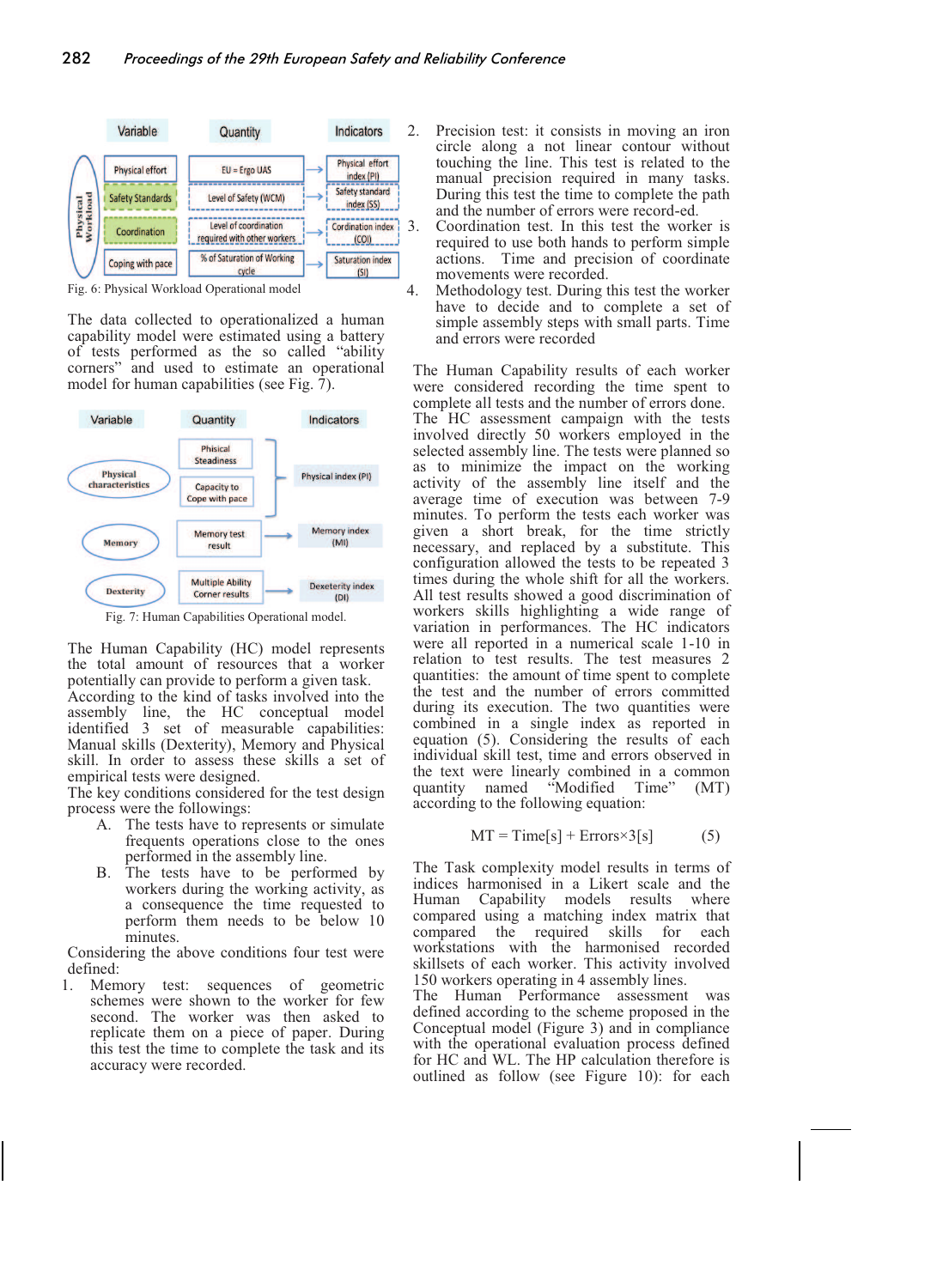possible matching worker/workstation the combination of the 3 HC index with 4 Work Load index lead to an overall matching index reported in equation  $(5)$ :

 $HC_{worker}$  -  $WL_{workingplace} = HP$  $(5)$ The Matching-index assesses the level of adequacy of human capability to the workload determined for each workstation.

The total number of workstations considered was approximately 23.

The application of this model implied the calculation of 50 Human Capability profiles and 23 Task Complexity profiles.

The HP calculation was done according the scheme reported in Fig 8.



Fig. 8: Human performance assessment operational model.

This scheme of calculation is based on a linear comparison between the Human capability index and the Task complexity index " $HC$ -index  $-TC$ index" and leads to the definition of 6 matching indexes. Two Human Performance index can be defined:

HP-: represents the sum of all negatives matching index.

HP<sup>\*</sup>: represents the sum of all absolute values of matching index.

The assessment for each assembly line of HPand HP\* will allows a quantitative calculation of the potential Human Performance related to the matching workers-working places as an optimization algorithm to allow a matrix of potential combination with resulting clustering. Minimizing HP- and HP\* implies the optimization of the distribution of the workers in the available workstations on the basis of the human capability scoring assessed for each worker and the task complexity associated to each workstation. This matching index is a predictor of human performance, as the lower the value of HPminus the higher is the probability of human error for that combination. On the basis of this systematic assessment of HPminus and HPplus, for all the possible combination<br>workers/workstation a matrix of matching combination is defined. Fig. 9 summarises the results of this approach showing, as an ex-ample the matrix of combinations obtained for 5 workstations and 25 workers (with all their relative HP assessment index). The score of the 25 workers are reported for each workstation in a decreasing order (the workers are in the upper row, and the HP index in the lower row).



Fig 9 Matching matrix

An optimization algorithm was then set up in R to define a heat maps clustering workstations and workers combination as represented in Fig.10.



Fig 10 Heat map in R for Workstations and workers HP combinations

#### **6. Conclusions And Way Forward**

The data formed the basis of an empirically based. cross-verified model of human performance that can be used to provide objective feedback to users increasing their awareness of risks related to their own human characteristics and impact the design of safety critical systems and current approaches for vocational training. For the manufacturing facilities involved in the project, further developments may include engaging operators in all elements of a process, induction testing to match operator's capabilities to task most suited to them and orientation of workstations to facilitate operators considering human error and ergonomics principles. Human error in the manufacturing facility prior to an intervention or